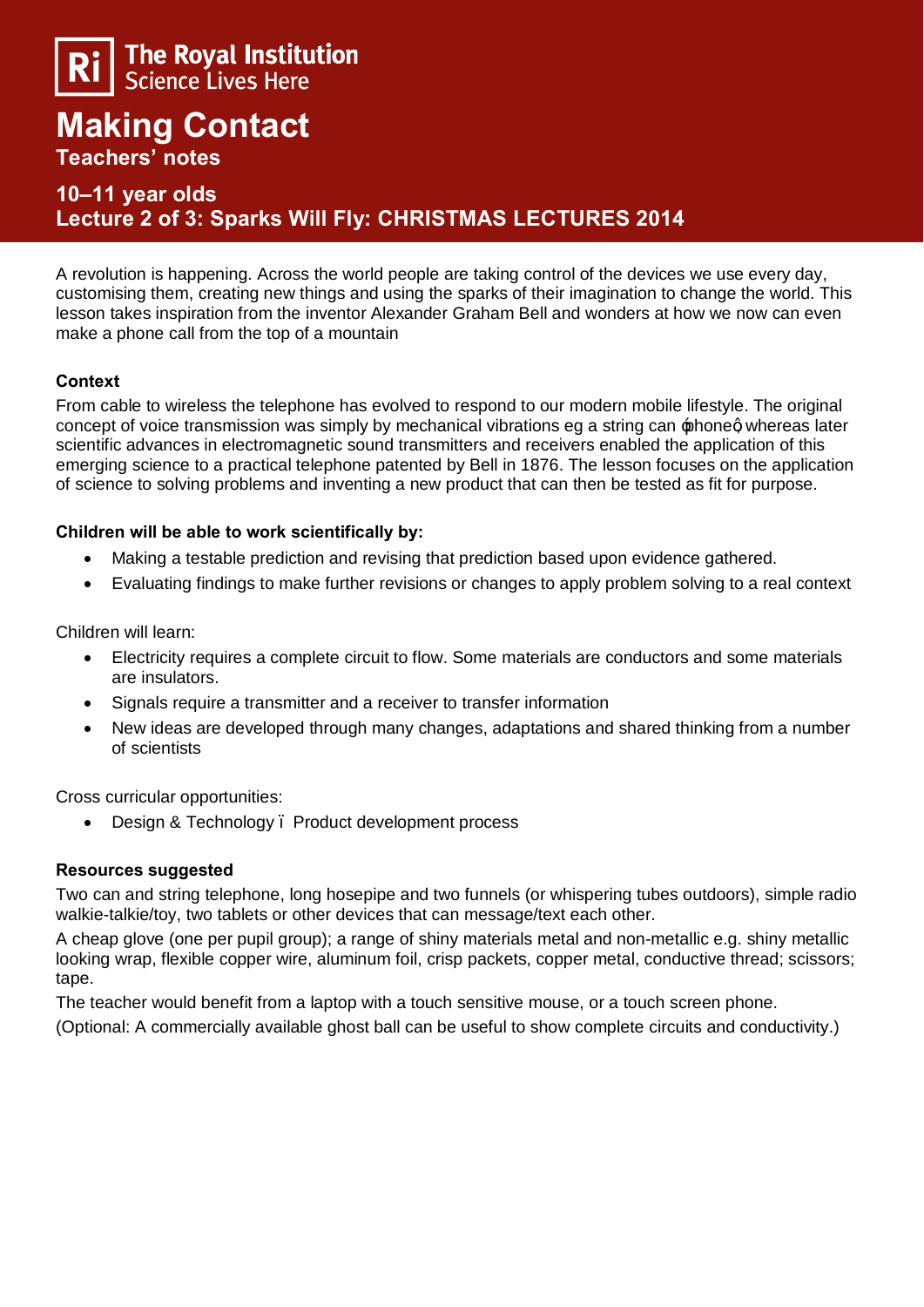#### **Lesson Outline - summary**



talk and simple shared drawing eg whiteboards. Think about  $\pm$ low does a text go from one phone to another $\alpha$ Pupils to devise a theory, even if it is silly or extreme. Encourage creative thinking as the majority of adults do not know the answer. The right answer is not relevant or needed. Remember Graham Bell, a renowned scientist, would not know the answer! • **Experiential revisit prior learning.** Pupils handle equipment that allows communication- Tin can telephone, Hose pipe funnels, walkie talkie and a text device. Teacher introduces the process of improvement.



Free Colomic Make pupils aware<br>
that the solving of problems<br>
win new inventions is the role<br>
of an engineer. Ask pupils to<br>
think about problems related to<br>
the phone that might be solved<br>
by an engineer in the future. that the solving of problems wih new inventions is the role of an engineer. Ask pupils to think about problems related to the phone that might be solved by an engineer in the future.

#### **Lesson outline – detail**

**(Pre-lesson option:** Use the school text messaging system to send a text to parents to share with the pupil the night before the lesson - generic or intriguing! *Eg Mr G Bell invites you to think about the science of connections. Find out more tomorrow.)*

**Slide 1**: Check pupils know what a text looks like. Show a phone text image on the first slide. Ask pupils how they think the text message gets from one phone to another. Encourage creative even silly answers. Many pupils, and many adults think this is just magic! Most will accept that there has to be an information output and an information receiver. Ask pupils to draw what they think happens  $\pm$ n the middleg Value all ideas.

**Slide 2:** Design improvements often occur to address a problem by tinkering and developing an existing object. Each slide click presents a scenario where the communication needs to be improved. Draw attention to the raising of the question that then leads to a solution.

What if  $\ddot{o}$  it was a noisy classroom? Demonstrate a string telephone.

What if... the two pupils were a long way from each other? Demonstrate with longer string in the hall.

What if... the two pupils were in different rooms? Demonstrate a hose pipe and funnel telephone.

What if... we wanted to communicate to someone on different floors? Demonstrate a walkie-talkie.

What if two deaf people wanted to communicate and were in different buildings?

The learning in this activity is in changing the device to solve the problem (it is not about sound as vibration).

Note: the importance of understanding the limitation of the communication device. All of those tested are good enough is some situations and no single device is the full answer. Indeed what if the phone battery is flat? The string telephone would then be best!

**Slide 3** Alexander Graham Bell is recognised as using the ideas from many scientists about changing sound to electrical signals to make the first telephone work. Compare and contrast old phones and new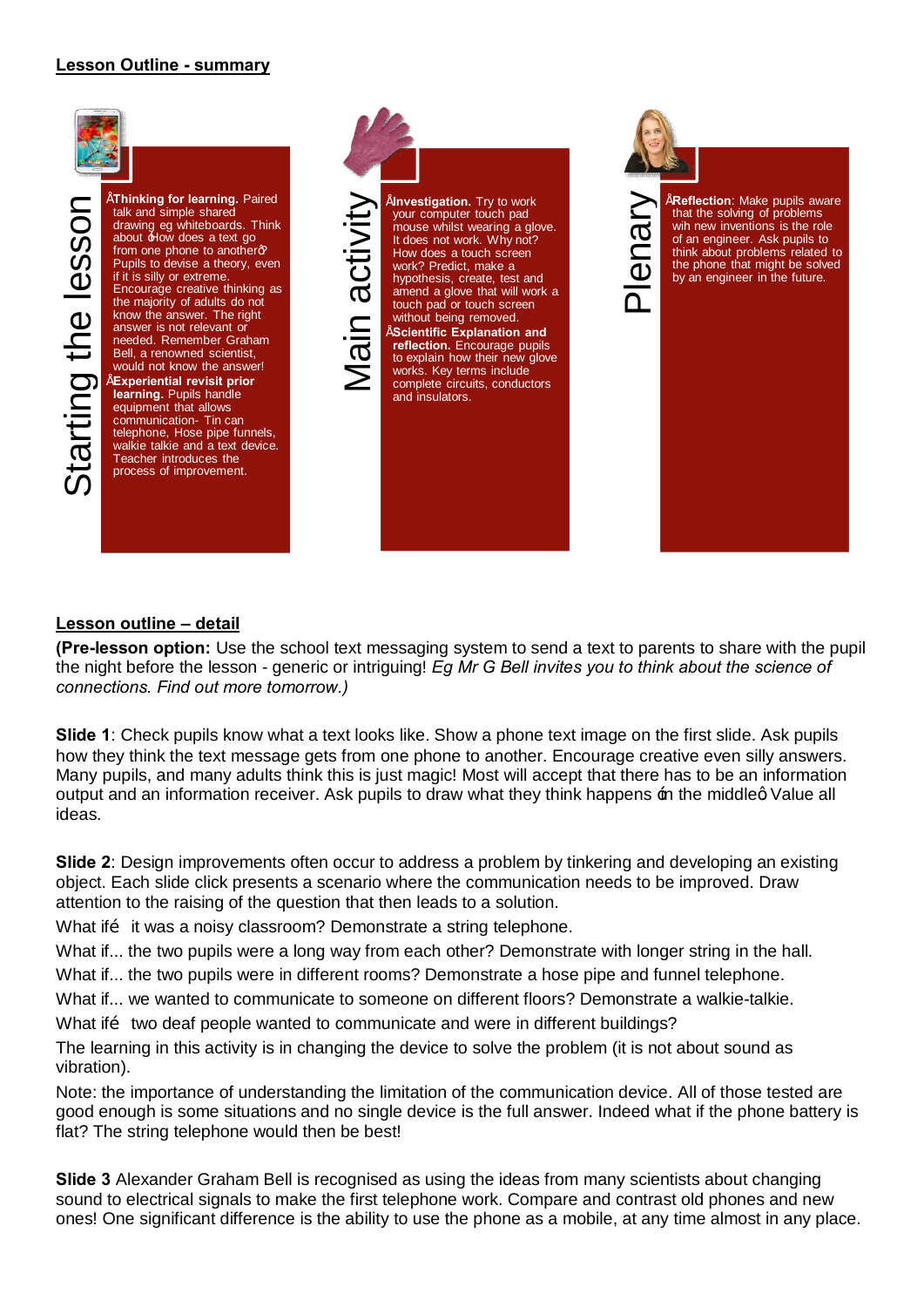Ask What if... you are at the top of a cold mountain and you want to send a message on your touchscreen smartphone?

Use the slide to develop empathy with a meaningful context for the investigation to follow.

**Slide 4** How does a touchscreen or touchpad mouse work? What if you wear a glove when you touch the screen? Ask pupils to put on a glove and predict what will happen when they use the mouse. Try it. How does this new evidence affect the pupil hypothesis about how a touchscreen works. Many pupils will have thought it is pressure but in fact it is not. Pupils will start to think about alternatives including insulators and conductors. (The ghost ball is a great way of showing that electricity can conduct through skin but that contact needs to be made for a complete circuit). In small groups, pupils investigate conductivity of different materials, and use findings to make and test a solution to the problem. Pupils communicate through a poster to explain the science of how things work.

**Slide 5**: Pupils write an e mail to an engineer to describe the challenge or problem. They should think about how solving the problems would impact on the life of the individual. Start with: What if  $\tilde{o}$  Example ideas could be an astronaut, deep sea diver or a person on a roller coaster.

Use the video http://bit.ly/xmasP2: Prof Danielle George will be making new connections beyond our expectations as she seeks to be able to speak to her gran, enjoy a meal with her gran and share a hug even though the two are hundreds of miles apart. Watch her try out the latest technology to see how close we can get to this dream.